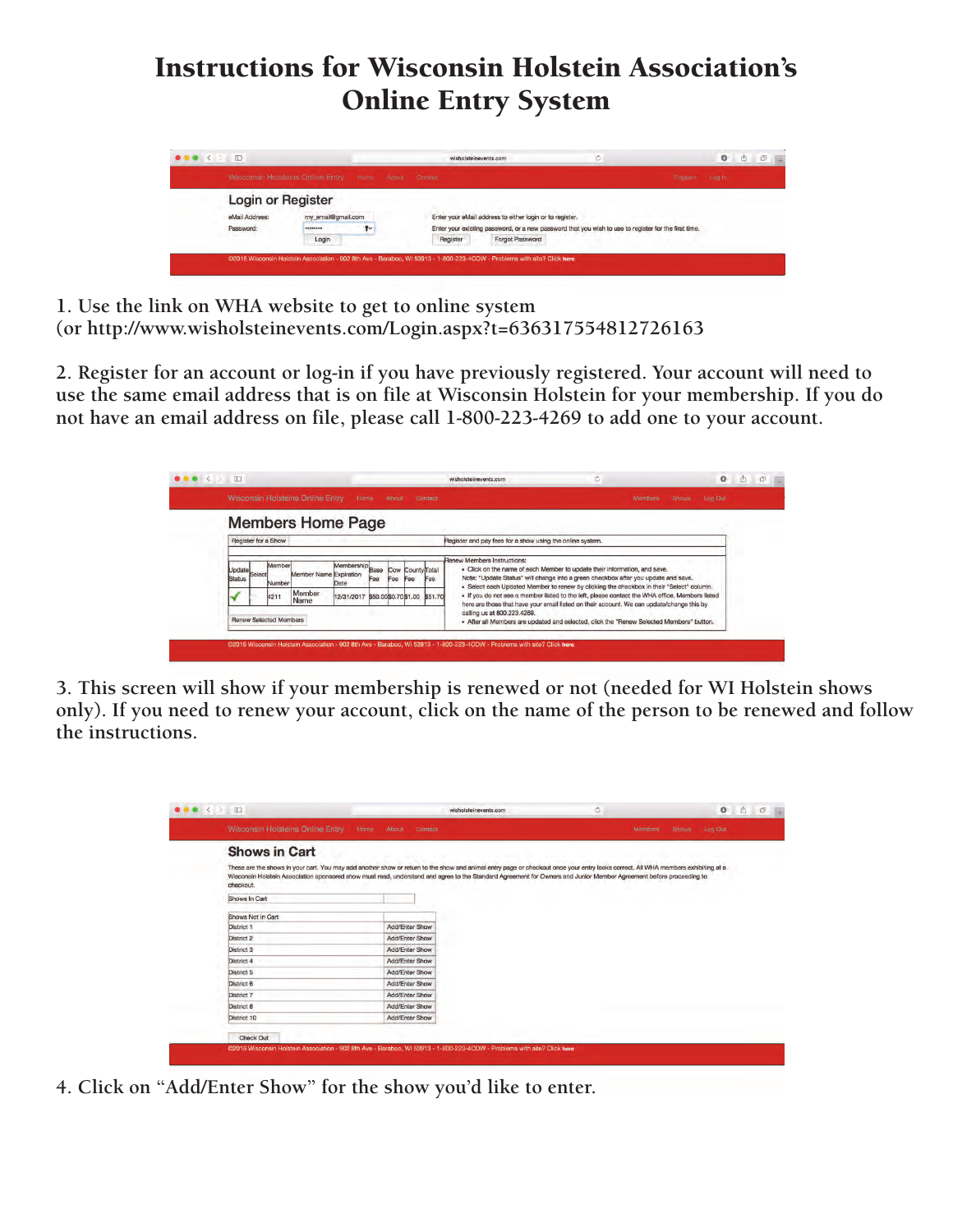| Wisconsin Holsteins Online Entry                                                                                                                                                                                                                                                                                                                                      | Home<br>About<br>Contact |                    | <b>Members</b> | <b>Shows</b> | Log Out |
|-----------------------------------------------------------------------------------------------------------------------------------------------------------------------------------------------------------------------------------------------------------------------------------------------------------------------------------------------------------------------|--------------------------|--------------------|----------------|--------------|---------|
| <b>Shows in Cart</b>                                                                                                                                                                                                                                                                                                                                                  |                          |                    |                |              |         |
| These are the shows in your cart. You may add another show or return to the show and animal entry page or checkout once your entry looks correct. All WHA members exhibiting at a<br>Wisconsin Holstein Association sponsored show must read, understand and agree to the Standard Agreement for Owners and Junior Member Agreement before proceeding to<br>checkout. |                          |                    |                |              |         |
| Shows In Cart                                                                                                                                                                                                                                                                                                                                                         |                          |                    |                |              |         |
| District 3                                                                                                                                                                                                                                                                                                                                                            | <b>Edit Show</b>         | <b>Delete Show</b> |                |              |         |
| Shows Not In Cart                                                                                                                                                                                                                                                                                                                                                     |                          |                    |                |              |         |
| District 1                                                                                                                                                                                                                                                                                                                                                            | Add/Enter Show           |                    |                |              |         |
| District 2                                                                                                                                                                                                                                                                                                                                                            | Add/Enter Show           |                    |                |              |         |
| District 4                                                                                                                                                                                                                                                                                                                                                            | Add/Enter Show           |                    |                |              |         |
| District 5                                                                                                                                                                                                                                                                                                                                                            | Add/Enter Show           |                    |                |              |         |
| District 6                                                                                                                                                                                                                                                                                                                                                            | Add/Enter Show           |                    |                |              |         |
| District 7                                                                                                                                                                                                                                                                                                                                                            | Add/Enter Show           |                    |                |              |         |
| District 8                                                                                                                                                                                                                                                                                                                                                            | Add/Enter Show           |                    |                |              |         |
| District 10                                                                                                                                                                                                                                                                                                                                                           | Add/Enter Show           |                    |                |              |         |
|                                                                                                                                                                                                                                                                                                                                                                       |                          |                    |                |              |         |

**5. Click on "Edit Show" button to enter animal and exhibitor information**

|                                                                      | wisholsteinevents.com                                                                                                                                                                                                                                                                                         | $\circ$        | $\circ$<br>西<br>o             |
|----------------------------------------------------------------------|---------------------------------------------------------------------------------------------------------------------------------------------------------------------------------------------------------------------------------------------------------------------------------------------------------------|----------------|-------------------------------|
| Wisconsin Holsteins Online Entry Home                                | About Contact                                                                                                                                                                                                                                                                                                 | <b>Members</b> | Shows Log Out                 |
| Wisconsin Holstein Online Show Entry<br><b>Wisconsin Dairy Show:</b> | FAQ<br><b>Return to Cart</b>                                                                                                                                                                                                                                                                                  |                |                               |
| <b>District 3</b>                                                    |                                                                                                                                                                                                                                                                                                               |                |                               |
| Owners<br><b>Previous owner</b>                                      | Owner/Exhibitor<br>Name:<br>Owner/Exhibitor<br>Address:<br>Owners State: WI Owners Zip:<br>Owners City:                                                                                                                                                                                                       |                | a. Enter Owner<br>Information |
|                                                                      | <b>Owners County:</b><br><b>Owners Phone:</b>                                                                                                                                                                                                                                                                 |                |                               |
| info will appear                                                     | <b>Owners Cell:</b><br>Owners eMail:                                                                                                                                                                                                                                                                          |                |                               |
| here                                                                 | Farm Name:<br>Premise ID:                                                                                                                                                                                                                                                                                     |                |                               |
|                                                                      | After you click "Save Owner," you can click "Add Owner" to create additional Owners.<br>Add Owner<br><b>Delete Owner</b><br>Save Owner                                                                                                                                                                        |                |                               |
| Animal Registration # to Add:<br>(Enter 0 if Status Pending)         | <b>Owner Name</b><br>Registration<br>#<br>No Registration number yet, status pending                                                                                                                                                                                                                          |                | <b>Breed</b>                  |
| <b>Holstein B&amp;W</b>                                              | Animal<br>Sire:                                                                                                                                                                                                                                                                                               |                | Dam:                          |
|                                                                      | Name:<br>Ownership<br><b>Junior Owner</b><br><b>DOpen</b><br>Jr Leaser<br>Birthdate (mm/dd/yy):<br>Status:                                                                                                                                                                                                    |                |                               |
| <b>Add Animal</b>                                                    | <b>Breeder</b><br>City:                                                                                                                                                                                                                                                                                       | State:         |                               |
| Animals                                                              | Name:<br>Same as owner listed above                                                                                                                                                                                                                                                                           |                |                               |
|                                                                      | Not Bred & Owned Bred & Owned Jr Bred & Owned                                                                                                                                                                                                                                                                 |                |                               |
|                                                                      | Class List: [Select a Class]                                                                                                                                                                                                                                                                                  | $\div$         |                               |
|                                                                      | Please verify that class is correct.                                                                                                                                                                                                                                                                          |                |                               |
|                                                                      | Additional Information (Such as Tattoo #, Stalling information and more)                                                                                                                                                                                                                                      |                |                               |
| <b>Return to Cart</b>                                                | Milk Record - Please fill out the below information to be considered for production awards.<br>Age Years: $\begin{pmatrix} 1 & 1 \\ 1 & 1 \end{pmatrix}$ Month: $\begin{pmatrix} 0 & 1 \\ 0 & 1 \end{pmatrix}$ Milkings per day: $\begin{pmatrix} 2X & 1 \\ 1 & 1 \end{pmatrix}$<br>305d Milk Record or less: |                |                               |
|                                                                      | Pounds of Milk:<br>Fat Ibs:<br>Days in Milk:<br>I would also like to enter for these group classes (You only need to enter once.):<br>Jr Best Three, fall yearling and under with same prefix                                                                                                                 |                | Protein Ibs:                  |
|                                                                      | Best Three Females, 3 cows all bred by exhibitor and at least 1 owned                                                                                                                                                                                                                                         |                |                               |
|                                                                      | Produce of Dam, 2 animals any age and progeny of 1 cow                                                                                                                                                                                                                                                        |                |                               |
|                                                                      | Dam & Offspring, dam and one offspring, any age                                                                                                                                                                                                                                                               |                |                               |
|                                                                      | <b>Delete Animal</b><br><b>Save Animal</b>                                                                                                                                                                                                                                                                    |                |                               |

- **6. Enter your exhibitor information**
	- **a. Enter name, address, etc. in the upper section (if you have used the system in the past, your owner information should show in the box on the left and you can click on the name for the old info to show)**
	- **b. Click "Save Owner"; proceed to enter all animals for that owner**
	- **c. Use the "Clone Owner" button if you have multiple owners with the same address, etc.; click on the previously entered owner, click "clone owner", edit with new owner name and click "save owner"**